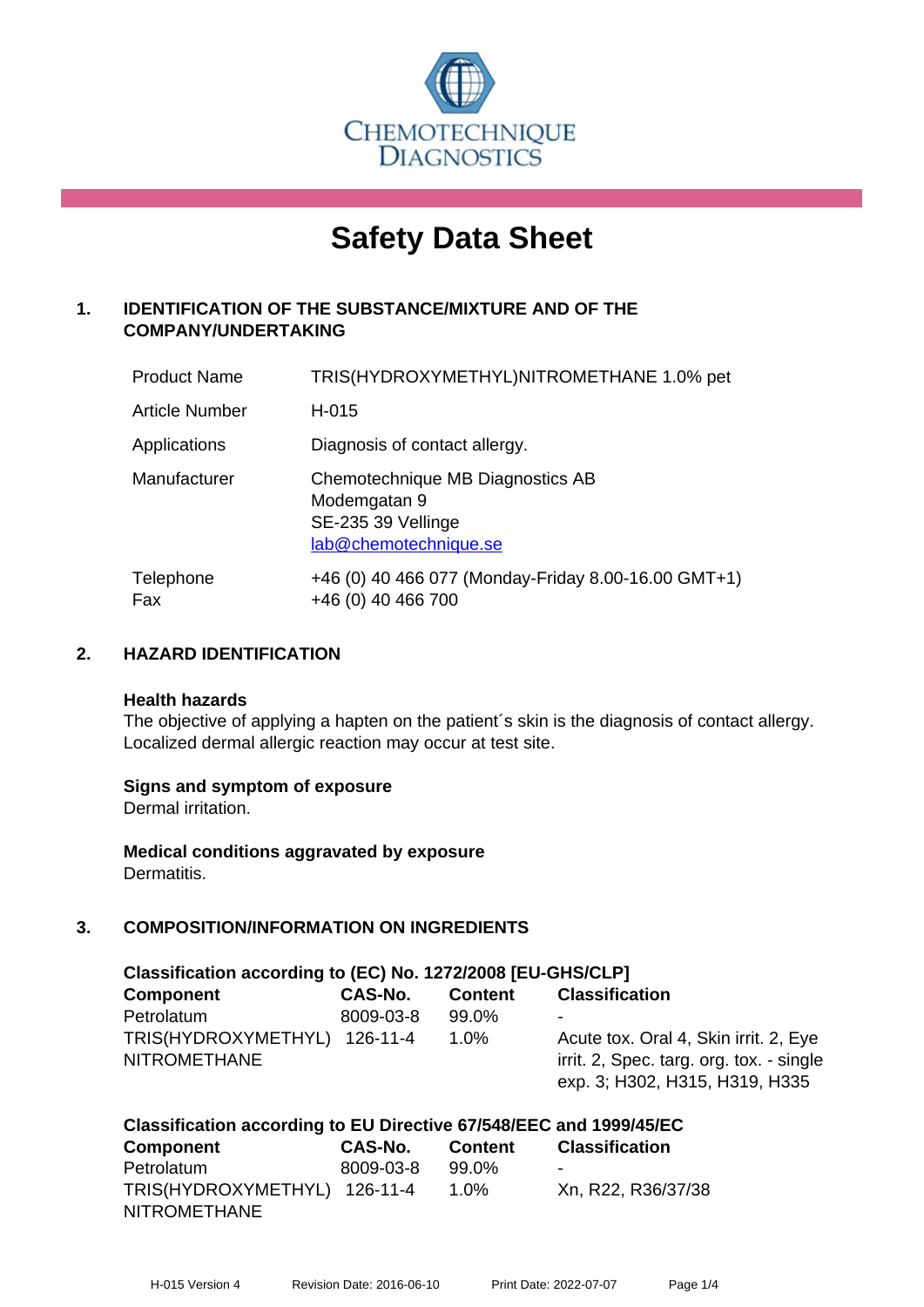#### **4. FIRST AID MEASURES**

**Emergency and first aid procedures**

Obtain medical attention.

#### **5. FIRE-FIGHTING MEASURES\***

#### **Suitable extinguish media**

CO2, powder or water spray. Fight larger fires with water spray or alcohol resistant foam.

# **For safety reasons unsuitable extinguishing agents**

Water with full jet.

# **Special protective equipment for fire-fighters** Wear self-contained respiratory protective device. Wear fully protective suit.

\*Data is shown for petrolatum only

## **6. ACCIDENTAL RELEASES MEASURES**

**Steps to be taken if material is released or spilled** Contain and place in a closed container.

# **7. HANDLING AND STORAGE**

**Precautions to be taken in handling and storage** Store dark at 5-8°C. Avoid extended exposure to light. FOR EXTERNAL USE ONLY.

# **8. EXPOSURE CONTROLS/PERSONAL PROTECTION**

**Respiratory protection** Not required.

**Ventilation** Local exhaust.

**Protective gloves** Disposal gloves.

# **Eye protection**

Not required with normal use.

#### **Work/Hygienic practices**

Wash hands after each use.

#### **9. PHYSICAL AND CHEMICAL PROPERTIES**

Odour **Odourless** 

Appearance Ivory White Semi-solid

Melting point\* 50-55° C

Boiling point\* No data available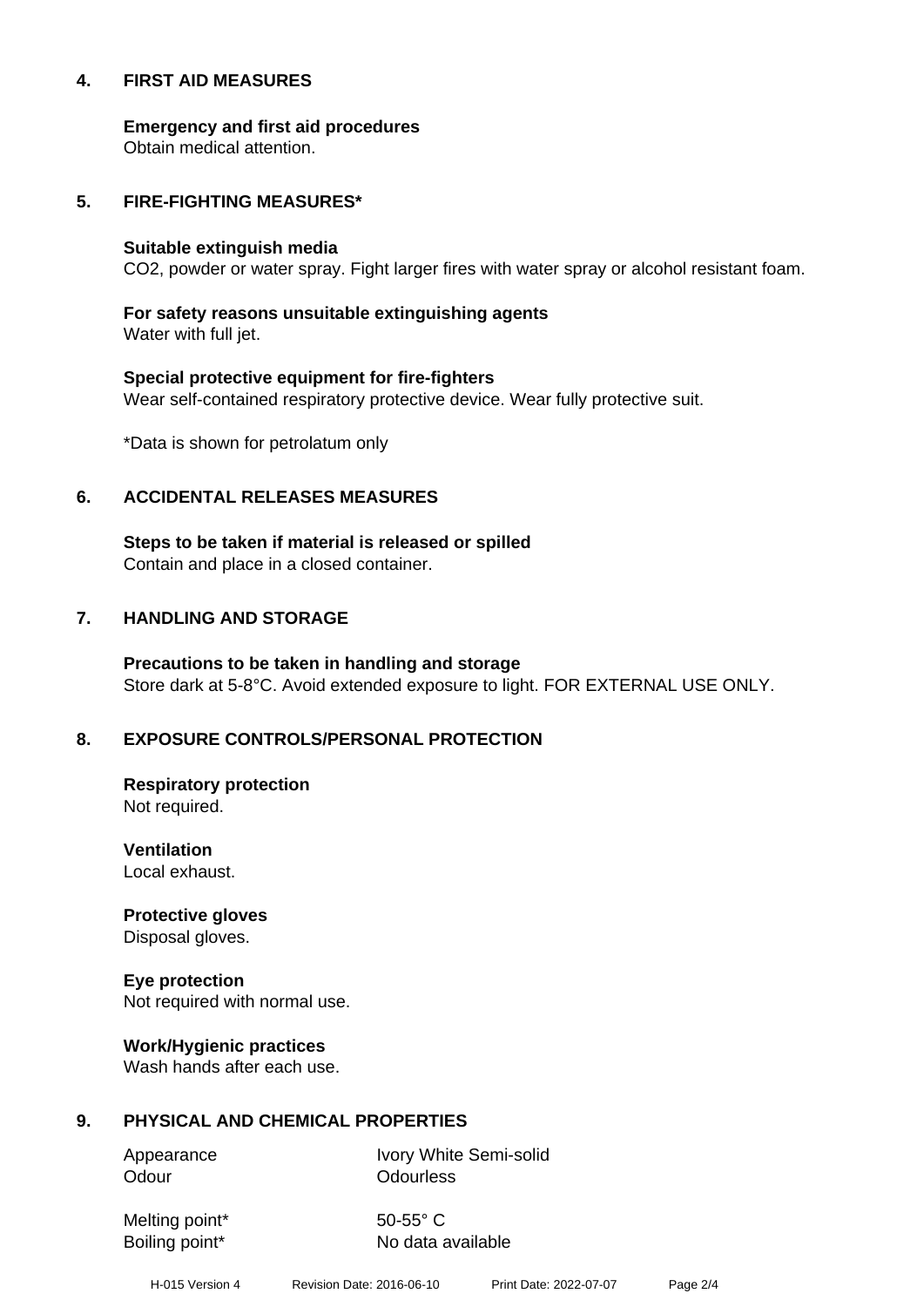Flash point\*  $>100^{\circ}$ C Density\* No data available. Solubility in/Miscibility with Water\*

Self ignition\* Product does not self ignite. Danger of explosion\* Product does not present an explosion hazard. Insoluble

\*Data is shown for petrolatum only

# **10. STABILITY AND REACTIVITY**

#### **Incompability**

May react with strong oxidizing agents.

#### **Stability**

Stable at recommended storage conditions.

#### **Hazardous byproducts**

Combustion may generate CO, CO2 and other oxides.

#### **Hazardous polymerization**

Will not occur.

# **11. TOXICOLOGICAL INFORMATION**

No data available.

#### **12. ECOLOGICAL INFORMATION**

No data available.

#### **13. DISPOSAL CONSIDERATIONS**

#### **Waste disposal method**

Comply with federal, state/provincial and local regulation.

#### **14. TRANSPORT INFORMATION**

Not dangerous goods.

#### **15. REGULATORY INFORMATION**

The classification is according to the latest editions of the EU lists, and extended by company and literature data.

# **16. OTHER INFORMATION**

#### **Text of H-statements and R-phrases mentioned in Section 3**

| Acute tox. Oral 4 |                           | Acute toxicity, Oral (Category 4) |          |  |
|-------------------|---------------------------|-----------------------------------|----------|--|
| Skin irrit. 2     |                           | Skin irritation (Category 2)      |          |  |
| Eye irrit. 2      |                           | Eye irritation (Category 2)       |          |  |
| H-015 Version 4   | Revision Date: 2016-06-10 | Print Date: 2022-07-07            | Page 3/4 |  |